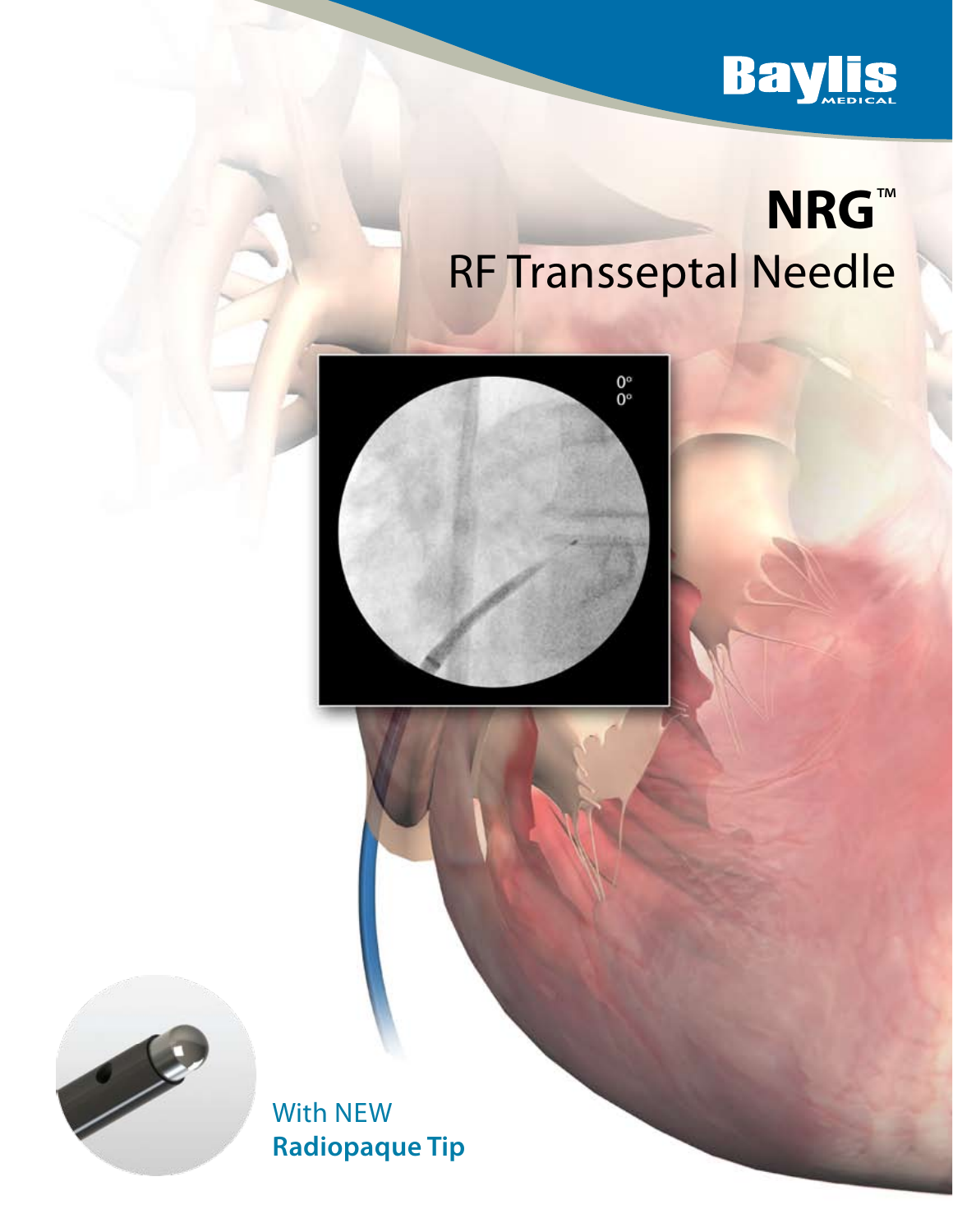## Know exactly where the tip is at all times

- Visualize the needle tip's position both inside or outside the dilator
- Confidently quide the needle throughout the transseptal procedure
- Provide enhanced guidance when training fellows

*aneurismal septum*  Reduce the excessive tenting and risk of needle jump $1$ 

*Faster procedure times*  Reduce procedure<sup>1-2</sup> and fluoro-radiation<sup>1</sup> times

*Cross thickened, fibrotic septum* Reduce the force required<sup>1</sup>

Added benefit: No skiving Reduce the creation of plastic particles and the risk of embolization<sup>3</sup>





*Identify tip in dilator View tip in left atrium Cross thin*



## Radiopaque Tip **Superior Technology Radiopaque Tip** Superior Technology



<sup>3</sup> Particle formation and risk of embolization during transseptal catheterization: comparison of standard transseptal needles and a new radiofrequency transseptal needle. Feld et al. — J Interv Card Electrophysiol. DOI 10.1007/s10840-010-9531-3







### *Baylis Medical is committed to innovations in transseptal punctures. Our transseptal products are designed to provide a smooth and controlled transseptal puncture.*



1 Prospective comparison between conventional transseptal puncture and transseptal needle puncture with radiofrequency energy. Fromentin et al. — J Interv Card Electrophysiol. DOI 10.1007/s10840-011-9564-2

2 The use of a radiofrequency needle improves the safety and efficacy of transseptal puncture for atrial fibrillation ablation. Winkle et al.— Heart Rhythm, Vol 8, No 9, September 2011

# **NRG**™ **RF Transseptal Needle**

## **Innovations in transseptal access**